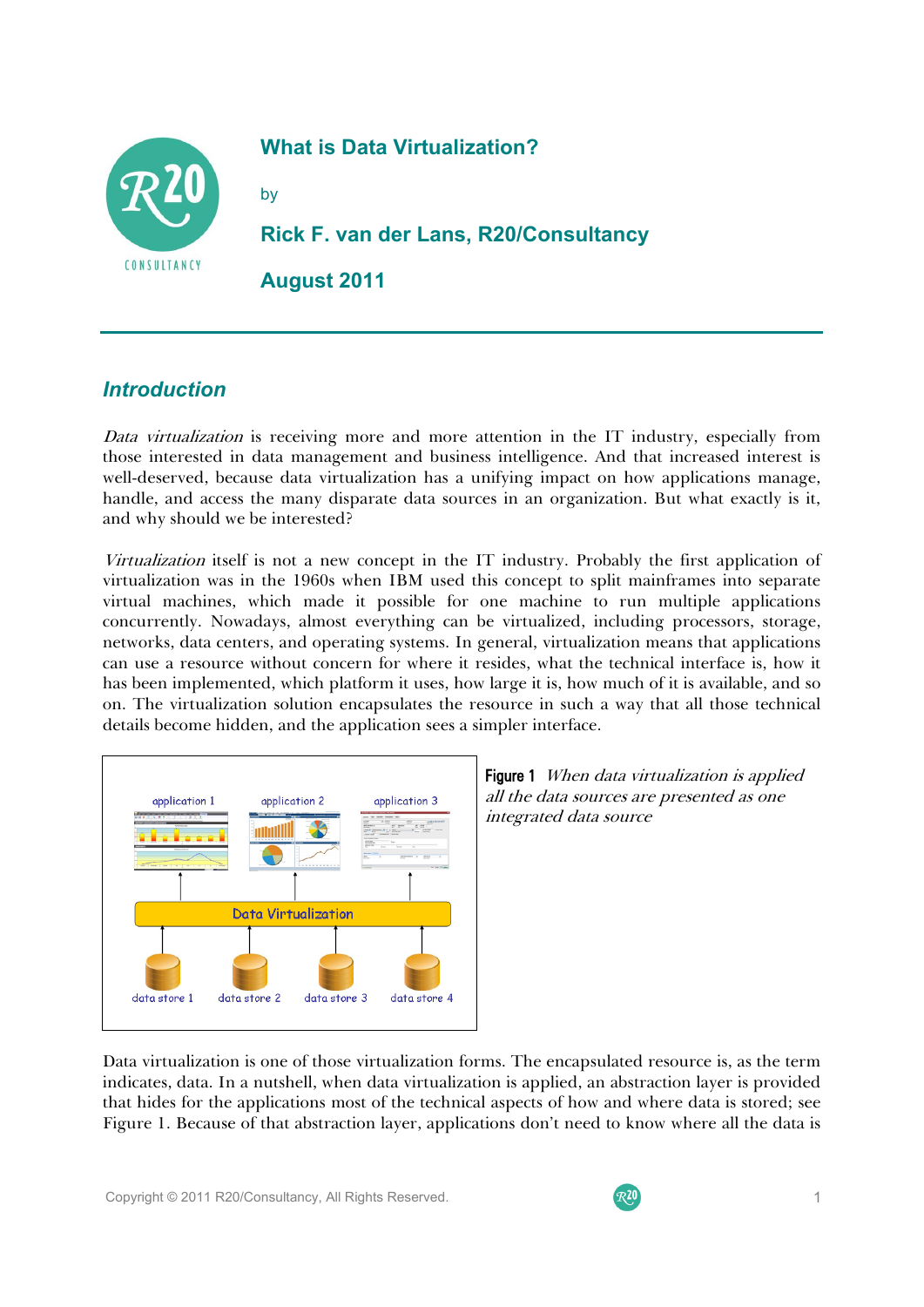stored physically, where the database servers run, what the required API is, which database language to use, and so on. To every application it will feel as if it accesses one large database.

### *Defining Data Virtualization*

Before we define data virtualization, we introduce two new terms: *data consumer* and *data store*. A data virtualization layer can be accessed by any type of application, for example, it can be an online data entry application, a reporting application, a statistical model, an internet application, a batch application, and an RFID sensor. In this book we will use the neutral term data consumer for all these different types of applications. In other words, a data consumer can be any application retrieving or manipulating data. Likewise, the data being accessed through a data virtualization can be anything, for example, a table in a SQL database, a spreadsheet, and a sequential file. In this book we will use the neutral term data store to indicate any source of data.

The definition of data virtualization is:

*Data virtualization is the process of offering data consumers a data access interface that hides the technical aspects of data stores, such as location, storage structure, API, access language, and storage technology.* 

### *Advantages of Data Virtualization*

But what are the advantages of data virtualization? Why should we use it? For an application, accessing a data store directly is relatively easy. In most cases a user id, password, the name of a database or file, and some other technical details must be supplied, and before you know the application has access to the data stored in the tables. Database access statements written in SQL, XQuery or any other language, can be executed to deliver the right data.

So if it's so easy, why is a data virtualization layer needed? Accessing data via a data virtualization layer offers many practical advantages. First, we indicate the advantages of data virtualization if only one data store is accessed:

- The right database language and API: It could be that the database language and API offered by a data store is not ideal for the application, or maybe it's a language not supported by the application. Maybe the data store supports SQL through the JDBC API while the application would prefer to use MDX, XQuery, CQL, or a set of Java classes. A data virtualization layer should be able to convert the language and API supported by the data store to the proper database language and API.
- Simplified table structure: The table structure implemented by the data store might be complex for the application. This could lead to a large number of database queries for retrieving data and might complicate application development unnecessarily. A data virtualization layer could present a simpler and more appropriate table structure, leading to a simplification of application development and to a reduction of application maintenance.

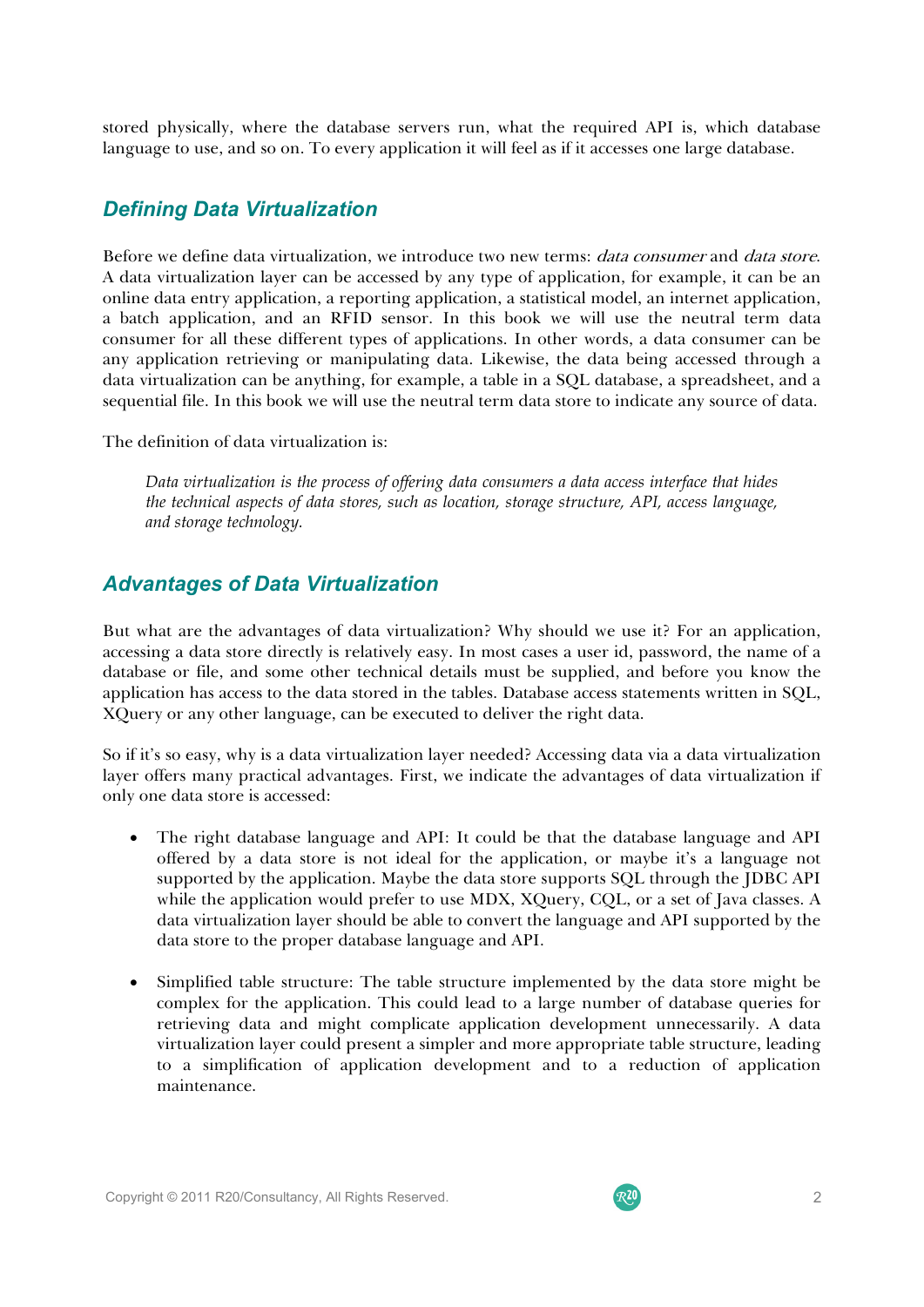- Minimize interference: An application might cause interference on the data store it's accessing. Its queries might be so resource intensive that other applications experience performance degradation. If a data virtualization layer supports some kind of caching feature, the application will access the data in the cache instead of data in the data store, hence minimizing interference.
- Data transformation: Specific data values might have a format not suitable for the application. Imagine an application wants to see telephone number values as pure digits and not in the form where the area code is separated from the subscriber number by a dash. The data virtualization layer could handle this transformation for the application.
- Data cleansing: Some data values in a data store might not be correct. For example, the column Gender contains three different values to indicate Female. In this case, the application has to include code to transform the incorrect values to correct ones. It would be better if this is handled by a data virtulaization layer that only shows correct values to the applications.

Although all the above advantages already justify the use of a data virtualization layer, the major advantages come when applications need to integrate data from multiple data stores, especially when it's a heterogeneous set of data stores. When data virtualization is applied, this layer will present one logical database to the applications, which leads to the following additional advantages:

- Unified data access: Different data stores might be using different storage formats. For example, some of the data might be stored in a SQL database, some in Excel spreadsheets, some in index sequential files, some in databases supporting other database languages than SQL, some in XML documents, and some of the data might even be hidden in HTML-based webpages. A data virtualization layer might be able to offer one unified API and database language for accessing all those different storage formats, therefore simplifying data access for the applications. They will only have to support one language and API.
- No replication of data integration logic: If multiple applications must access multiple data stores, each and every data consumer has to include code responsible for integrating those data stores. This leads to a lot of replication of data integration solutions; see Figure 2. A data virtualization layer centralizes that integration code and all applications will share it.
- Consistent results: If each application includes its own integration solution, how do we guarantee that they all integrate data in the same way and according to the same rules? If this is not guaranteed, there is a chance that data consumers will deliver different and inconsistent results. If all the integration solutions are handled by a data virtualization layer, results will be increasingly consistent.
- Efficient distributed data access: When data from multiple data stores is joined, a performance question is always where and how the join is processed: is all the data first shipped to the application where it's joined, or should the data from one data store be shipped to another, and the latter will process the join? And other strategies exist. An application developer should not be concerned with such an issue. Therefore, this is a

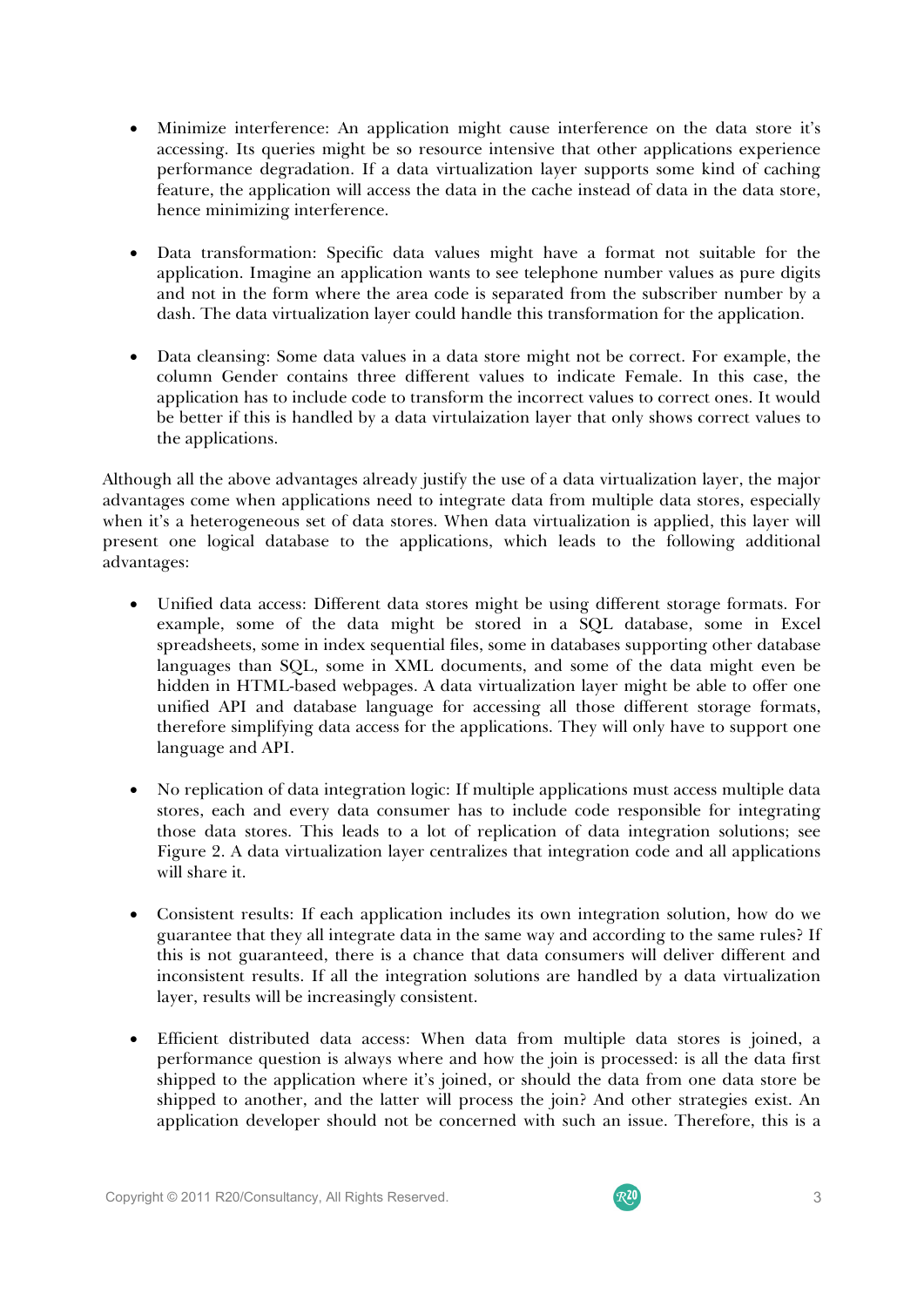task of coming up with an efficient distributed data access strategy that is handled by the data virtualization layer, and not by the developer.



Figure 2 Integrating data stores without a data virtualization server leads to duplication of integration code

To summarize, data virtualization simplifies application development because it reduces the amount of code required for accessing the necessary data in the right way and form; see Figure 3. And if multiple applications use the same data virtualization layer, they share the same specifications; see Figure 4.





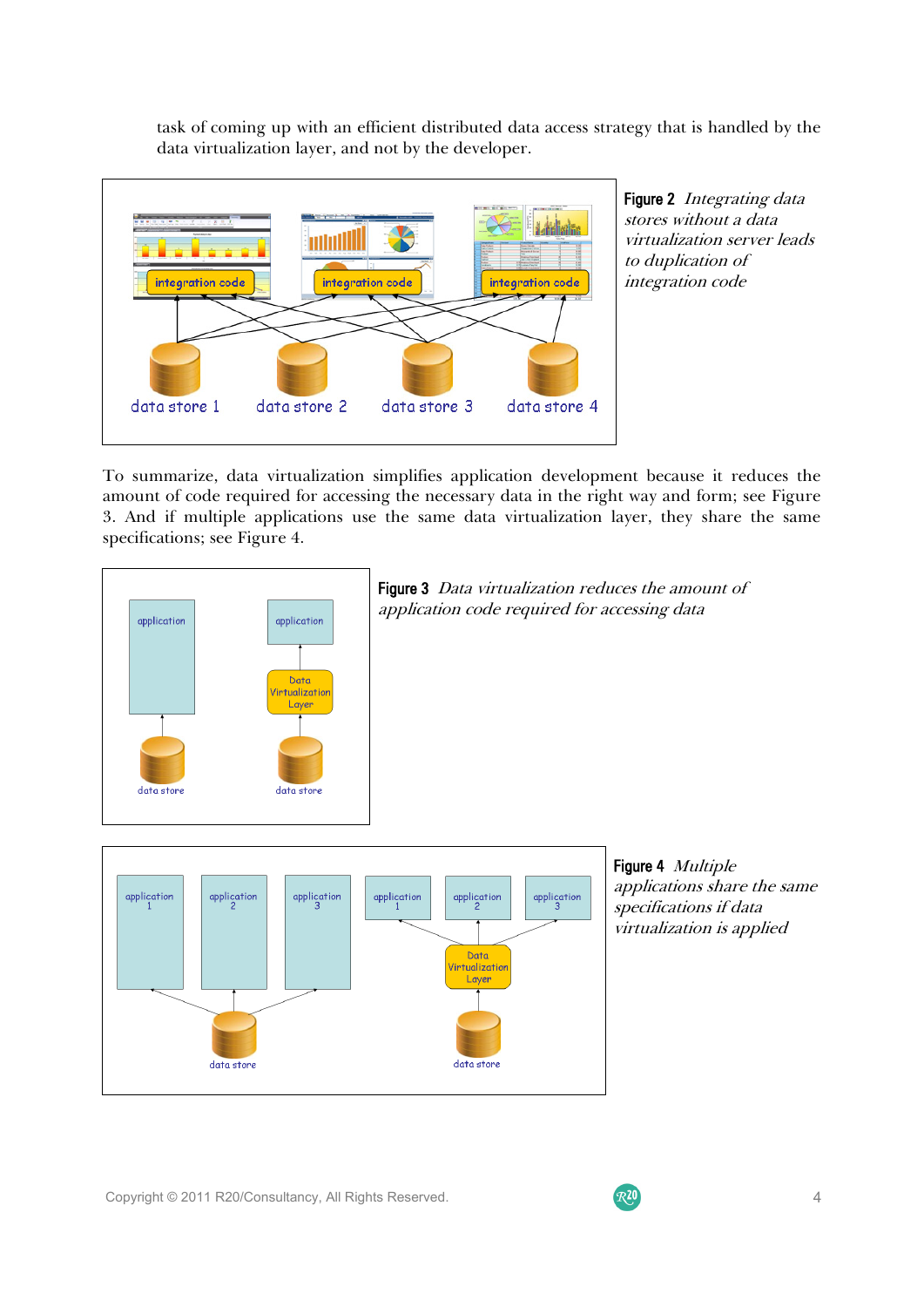# *Implementations of Data Virtualization*

Technically, data virtualization can be implemented in many different ways. Here are a few examples:

- With a *data virtualization server* multiple data stores can be made to look as one. The applications will see one large data store, while in fact the data is stored in several data stores. More on this in the next section.
- An Enterprise Service Bus (ESB) can be used to develop a layer of services that allows access to data. The applications invoking those services will not know where the data is stored, what the original source interface is, how the data is stored, and what its storage structure is. They will only see, for example, a SOAP or REST interface. In this case, the ESB is the abstraction layer.
- Placing data stores in the cloud is also a form of data virtualization. To access a data store, the applications will see the cloud API, but they have no idea where the data itself resides. Whether the data is stored and managed locally or remotely is transparent.
- In a way, building up a virtual database in memory with data loaded from data stored in physical databases can also be regarded as data virtualization. The storage structure, API, and location of the real data is transparent to the application accessing the in-memory database. In the BI industry this is now referred to as *in-memory analytics*.
- Object-Relational Mappers (ORM) are tools that convert data structures from data stores to the concepts used in object-oriented programming languages, such as Java and C#. For example, an ORM might be able to convert the flat table structures of a SQL database to the object-oriented concepts used in Java. The effect is that the Java programmers won't have to understand and deal with the characteristics of the SQL concepts, but purely with Java concepts.
- Organizations could also develop their own software-based abstraction layer that hides where and how the data is stored.

The data virtualization server is the first alternative listed here. A *data virtualization server* is a dedicated product designed specifically to present multiple heterogeneous data stores as one logical data store to data consumers. For the data consumers accessing the data virtualization server is very similar to logging on to a database server. Without knowing the data consumers join data coming from different data stores, even when different storage models and concepts are used.